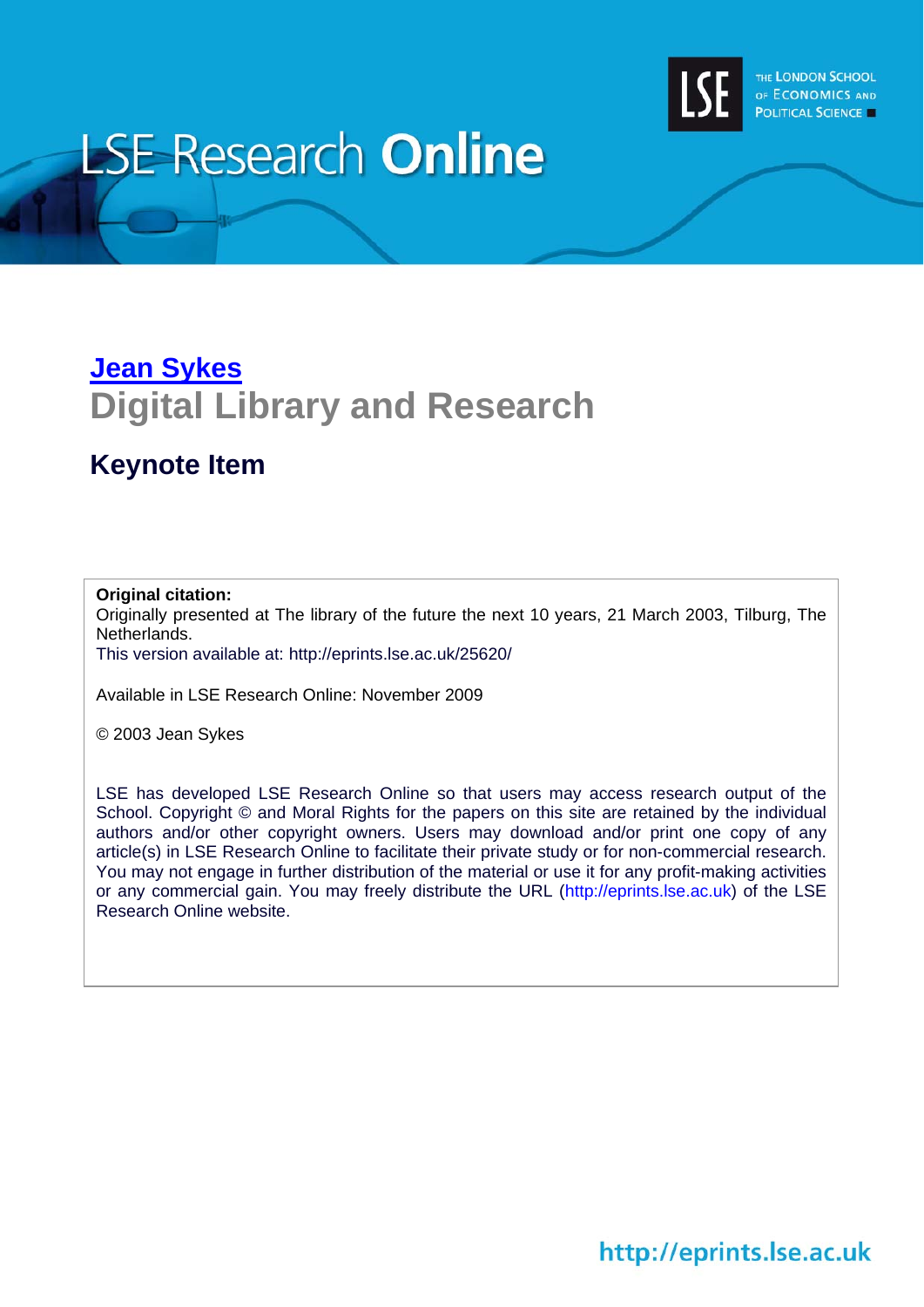#### Digital Library and Research

#### Jean Sykes London School of Economics

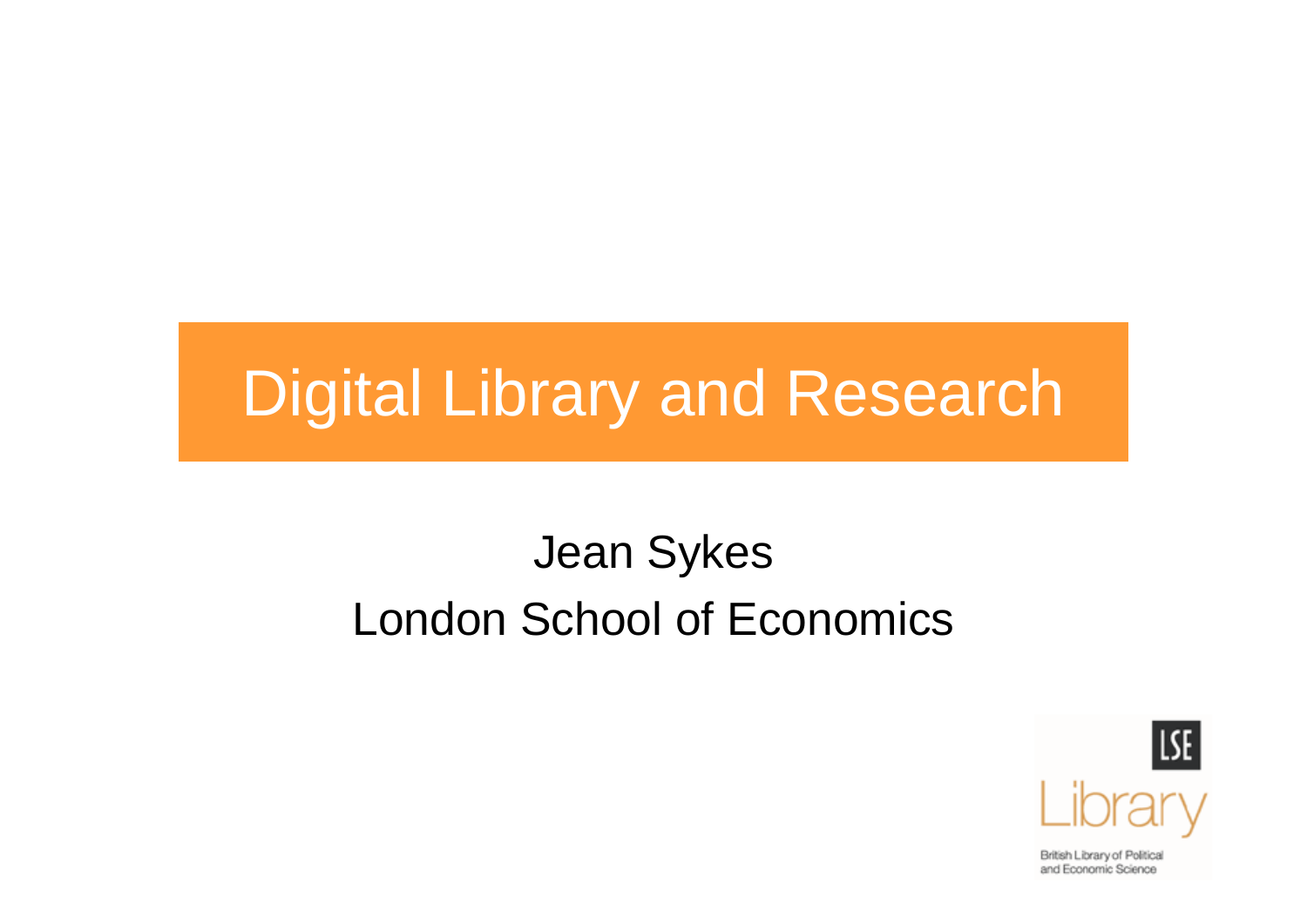#### Outline of talk

- Why is the digital library important to researchers?
- How do researchers' digital needs overlap with/differ from those of students?
- What do we know about researchers' needs?
- How can we make things easier?
- What are the challenges?

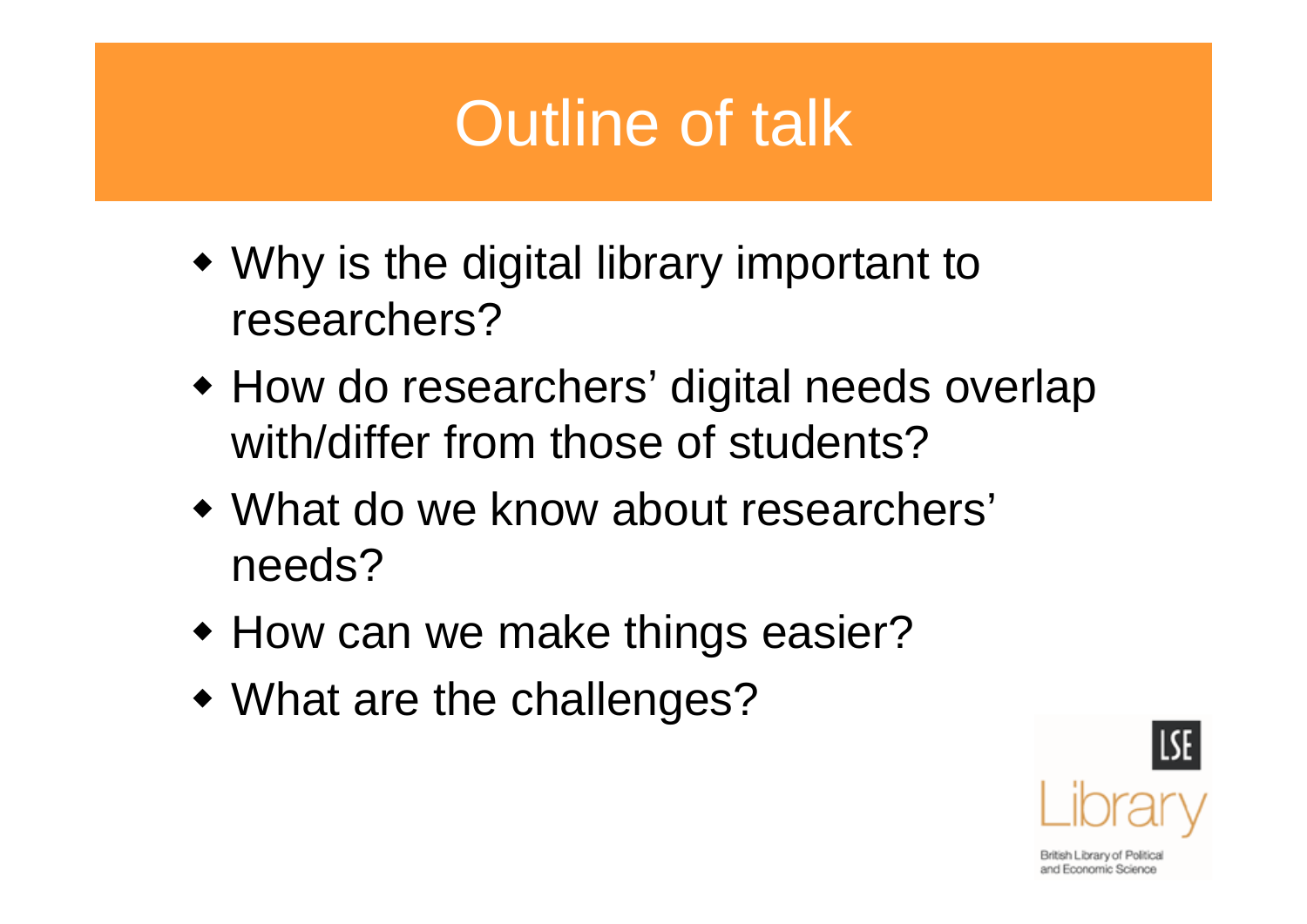### Why is the digital library important to researchers?

- Their time is limited
- Often they are not on campus
- Their research is often collaborative
- They need to be comprehensive in their coverage of information sources
- $\bullet$  In summary, they need access anywhere anytime to everything relevant

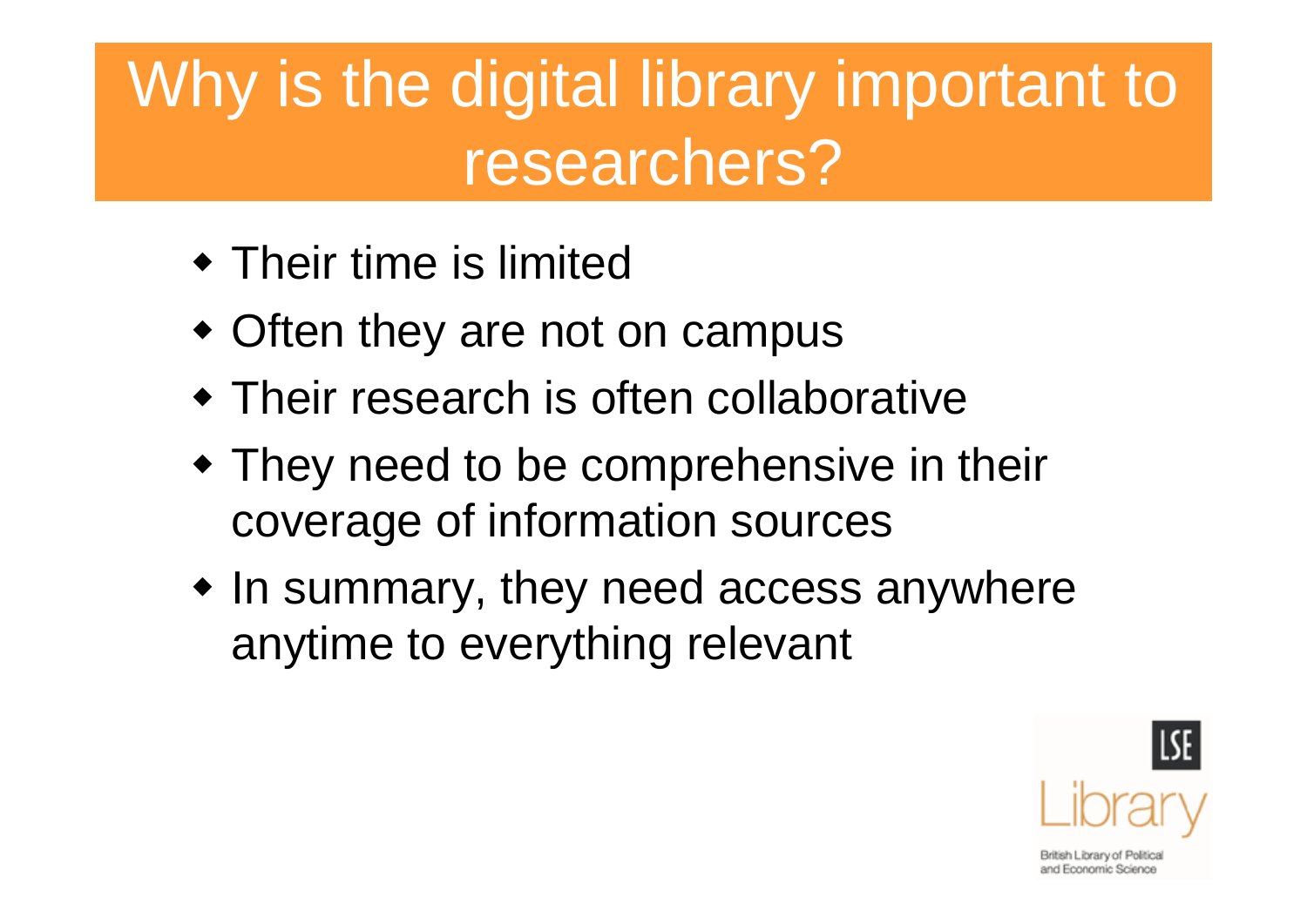# How do researchers' digital needs overlap?

- Access to online catalogues, including union catalogues (eg COPAC)
- Online inter-library loan requesting
- Full-text journals
- Access to general information about library holdings, opening hours
- Google!

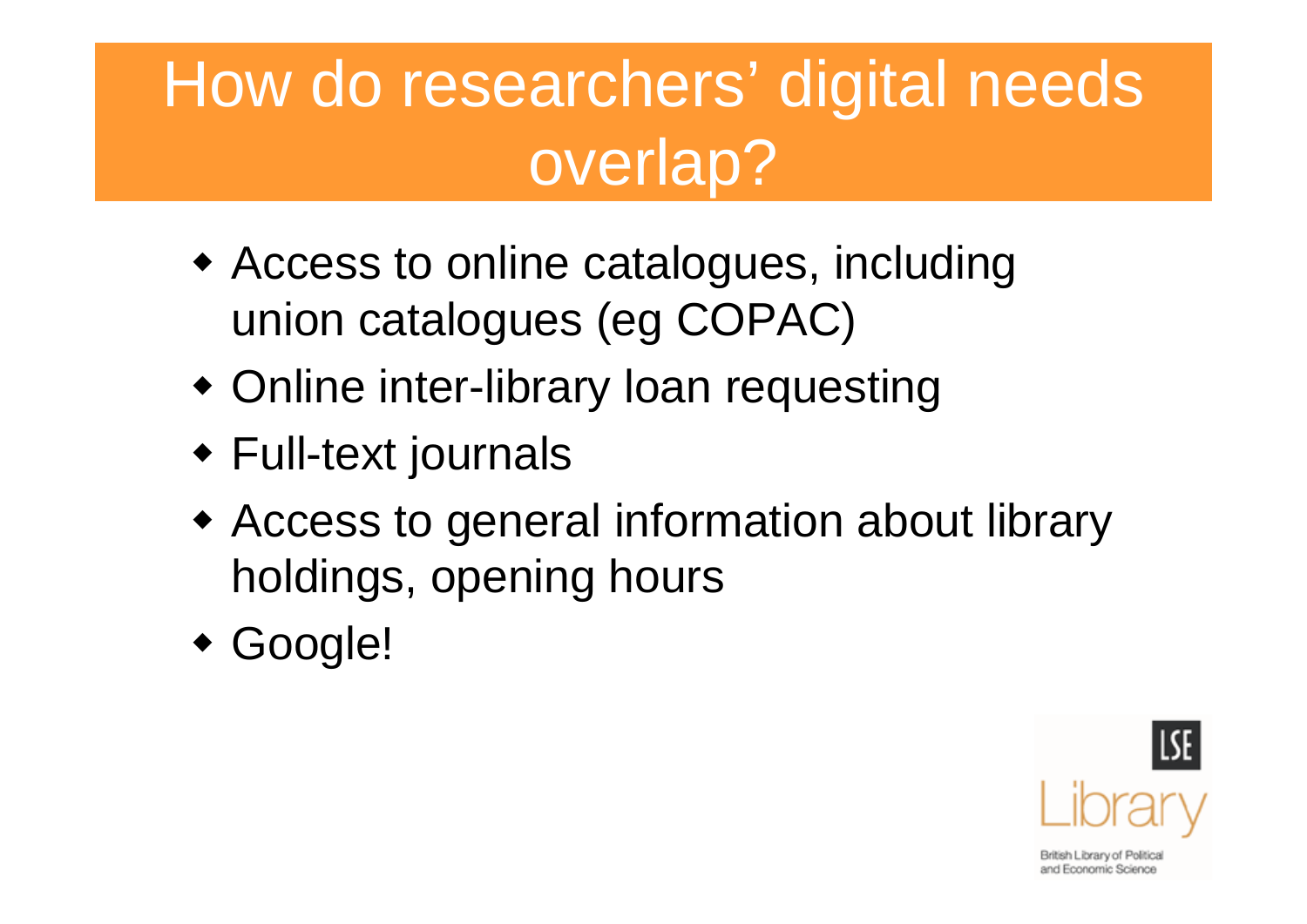## How do researchers' digital needs differ?

- Access to advanced bibliographical tools
- Websites of other universities, research councils, grant-making organisations
- Datasets (eg census)
- Digitised primary content (eg archives)
- Scholarly communications (eg pre-prints, institutional archive servers)

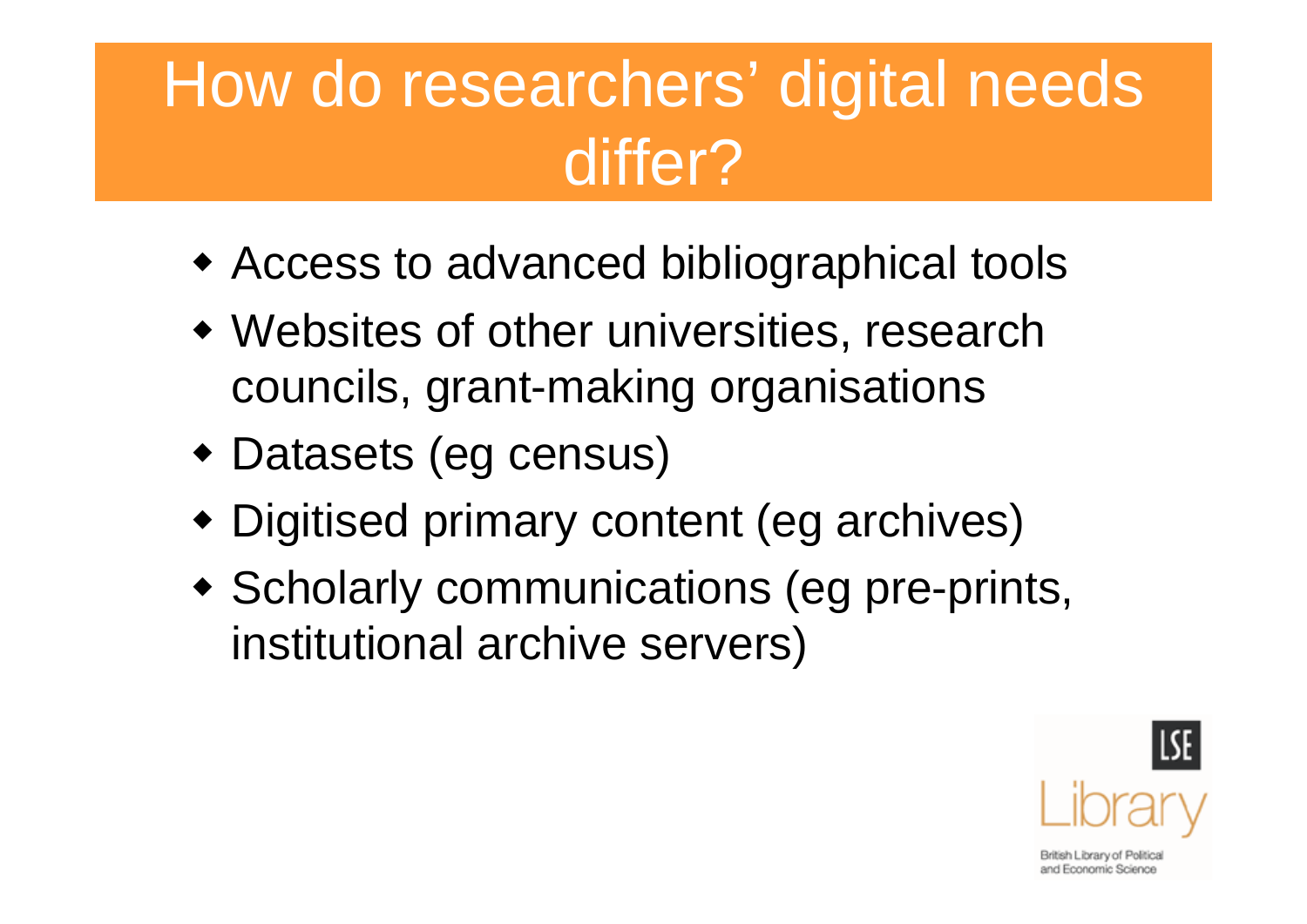### What do we know about researchers' needs?

- Difficult to assess because every research topic is by definition unique
- Researchers proceed by a process of discovery
- Researchers often use personal contacts and other libraries more than their home library
- What did the respondents to the RSLG study say?



and Economic Science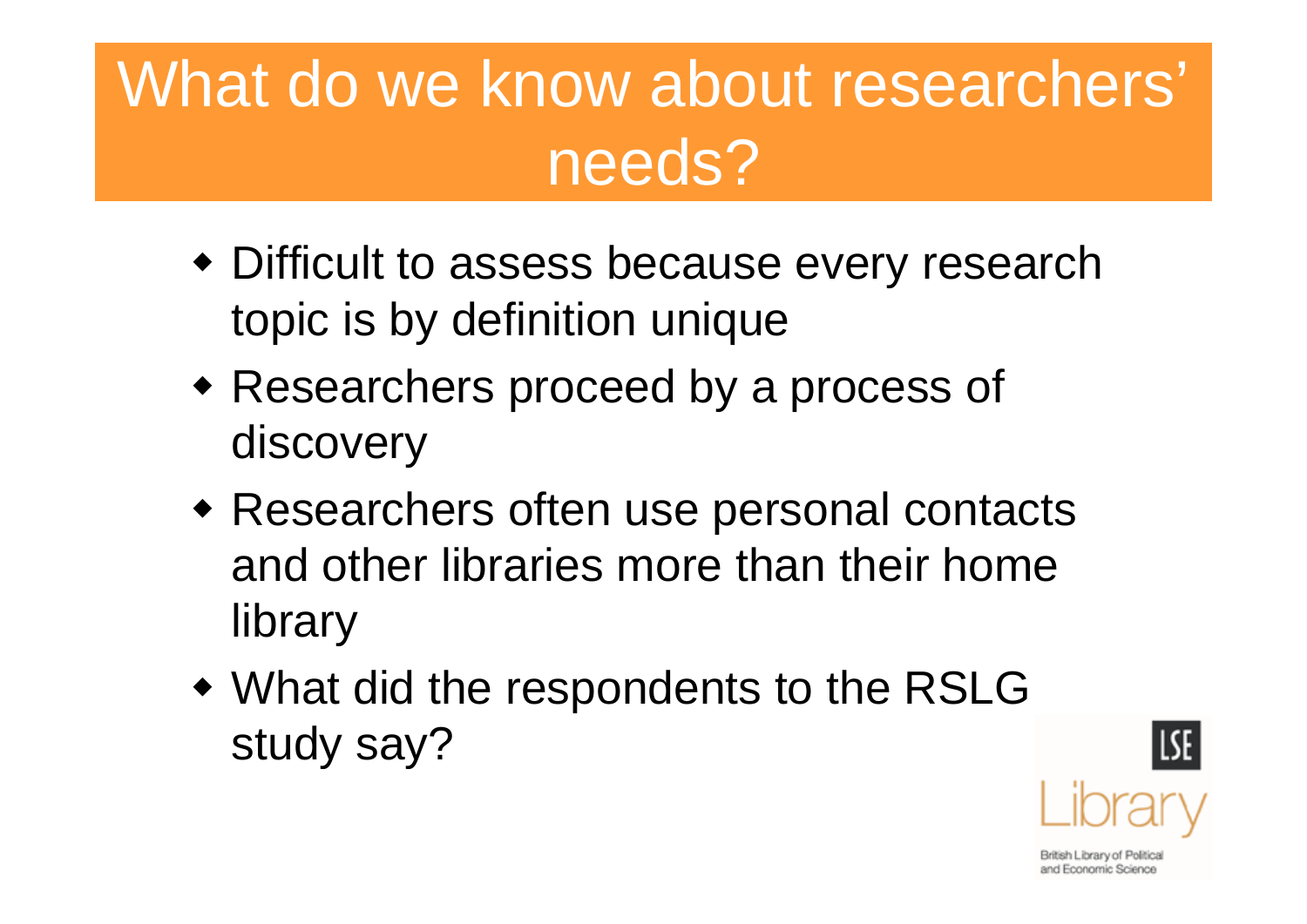# Research Support Libraries Group

- Recent report in the UK the first ever to address researchers' library needs
- Survey of 3390 researchers: 4 main needs
- Print and electronic: hybrid library
- Better locating and access tools
- Access to other libraries
- Access to British Library resources

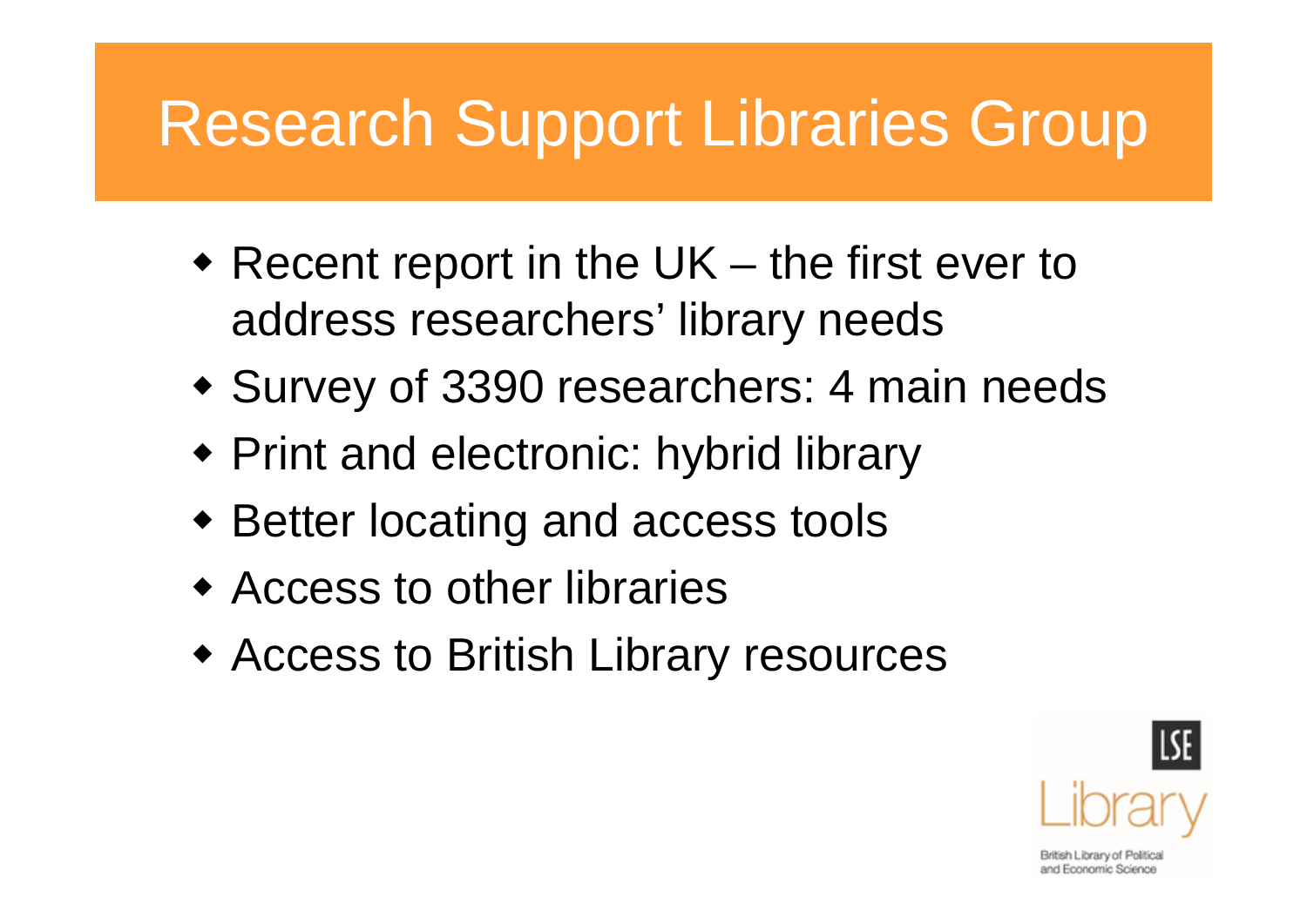## How have we made things easier?

- Research portals: LSE's Electronic Library
- Collaborative gateways: ANGEL, Builder
- National gateways:Resource Discovery **Network**
- In Europe DECOMATE > NEREUS
- More work in hand: US, Australia, Europe

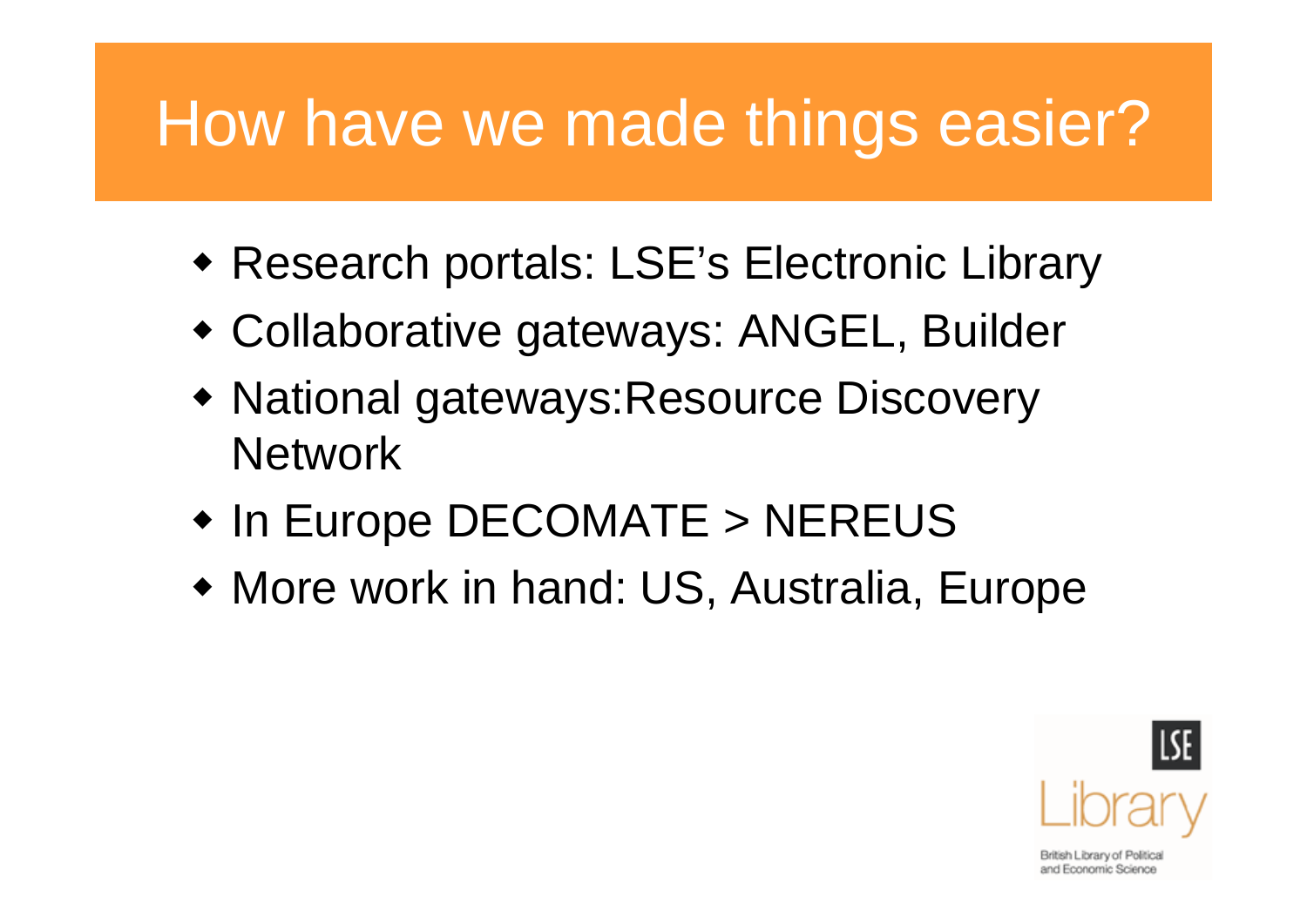#### What are the challenges?

- Much research material is not yet catalogued online
- Standards for resource description are patchy (especially for periodicals)
- Linking technologies are not yet mature and pervasive
- Middleware is still under construction (eg ANGEL resource manager)

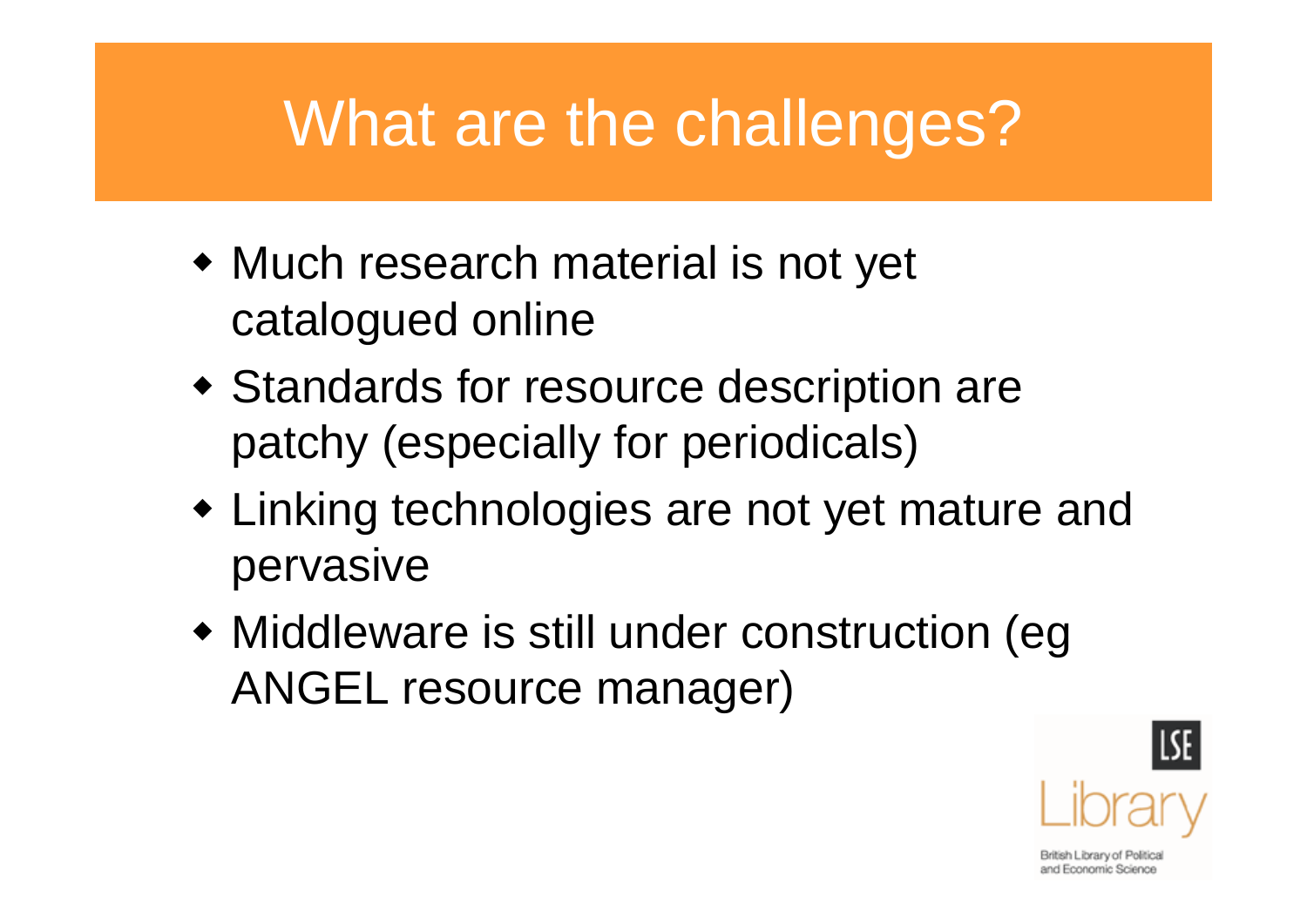## More challenges

- Access management has a long way to go
- Publishers are suspicious of e-resource sharing by libraries and users
- Researchers are reluctant to e-publish
- Copyright and IPR are unclear in the electronic world
- Digital preservation poses major challenges

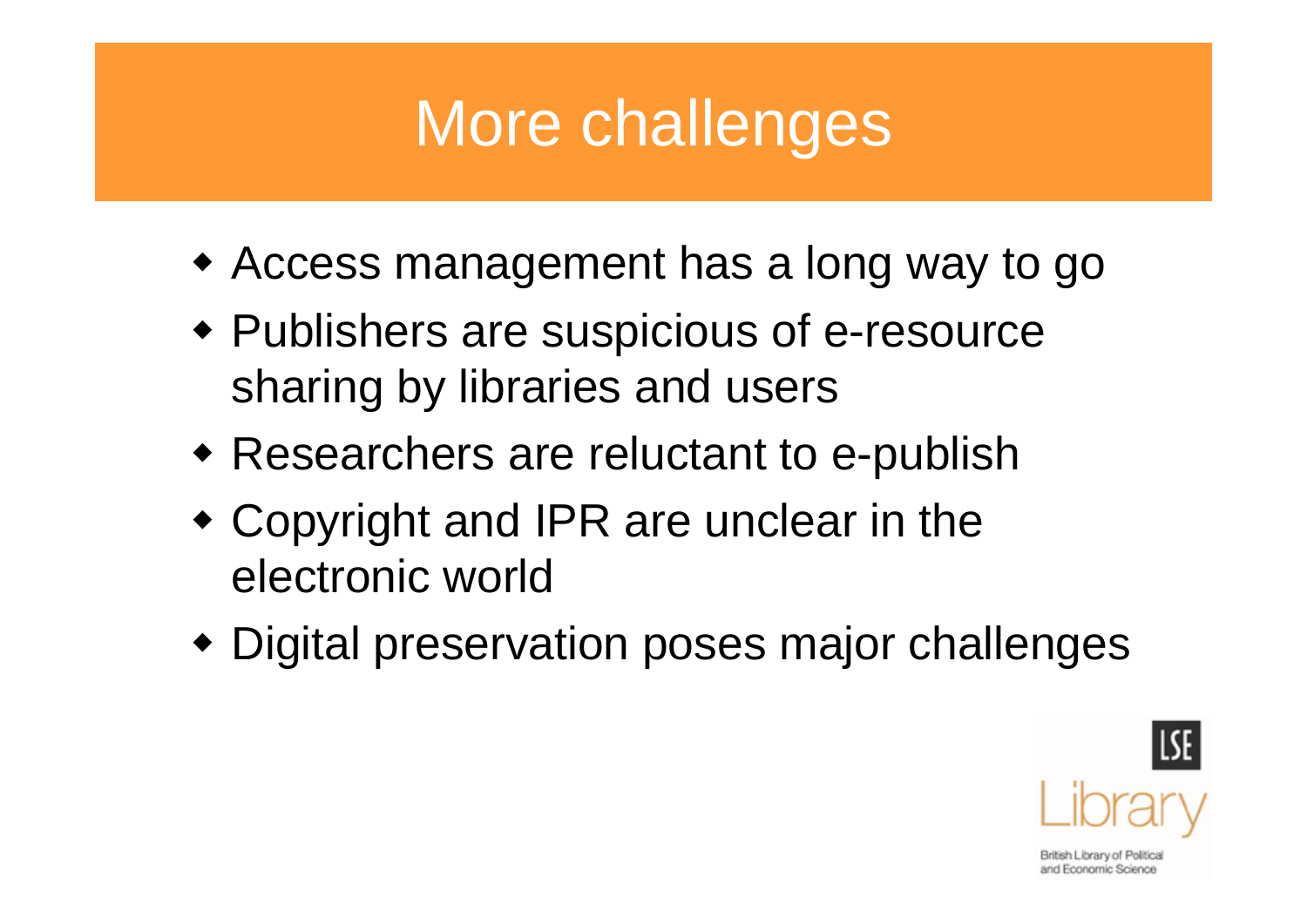#### There's a long way to go: the UK vision

- The RSLG vision is a 10-year one: the Research Libraries Network
- SUNCAT (Serials Union Catalogue)
- The UK National Catalogue
- Metadata creation and cataloguing standards for digital resources
- Pursuit of new cost models for commercially owned digital content

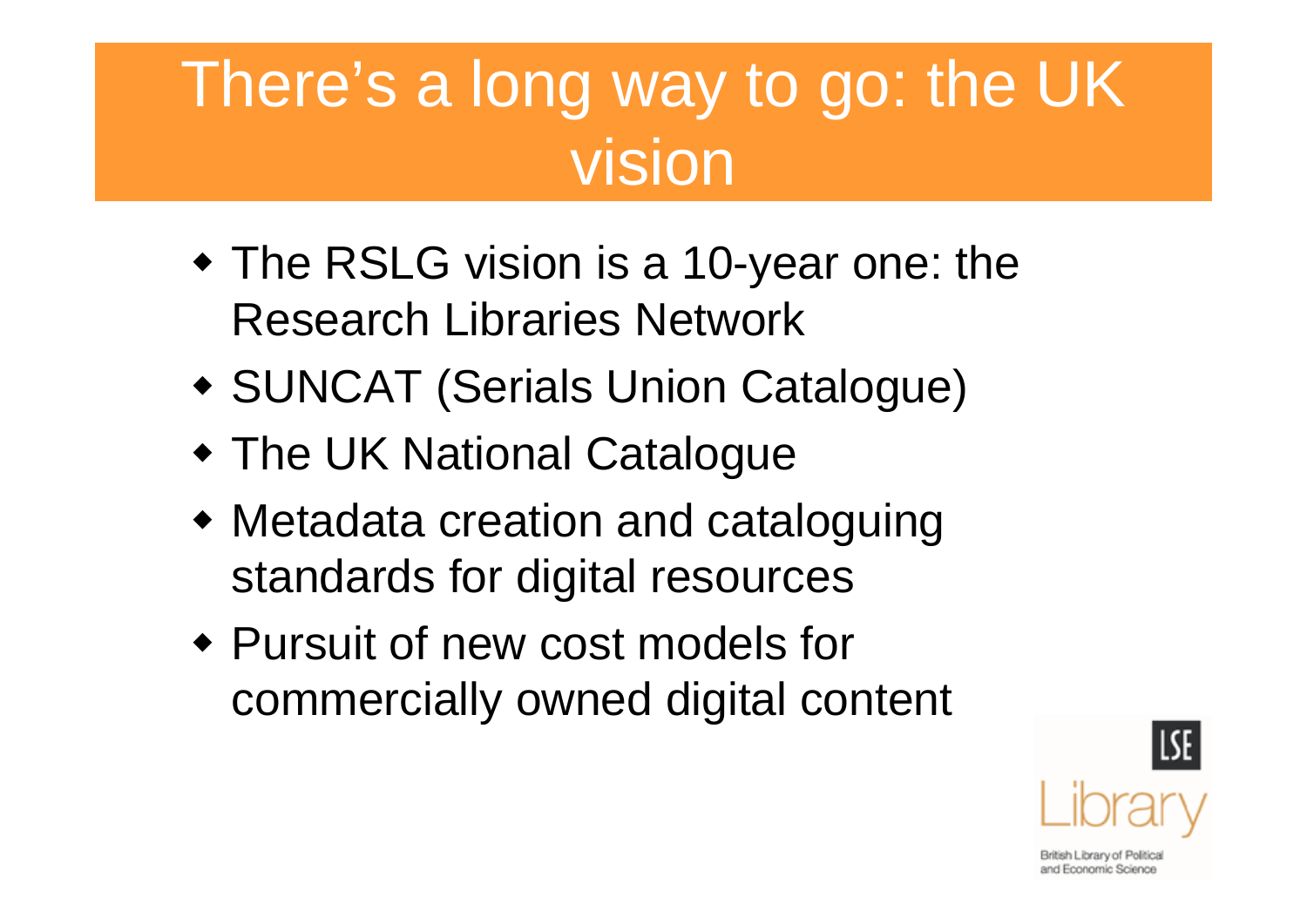### The RLN continued

- Development of common standards for authentication and authorisation
- Programme of action to encourage scholarly communication
- Programme of work on the needs and costs of digital preservation
- National Catalogue to include borrowing status as basis for inter-lending

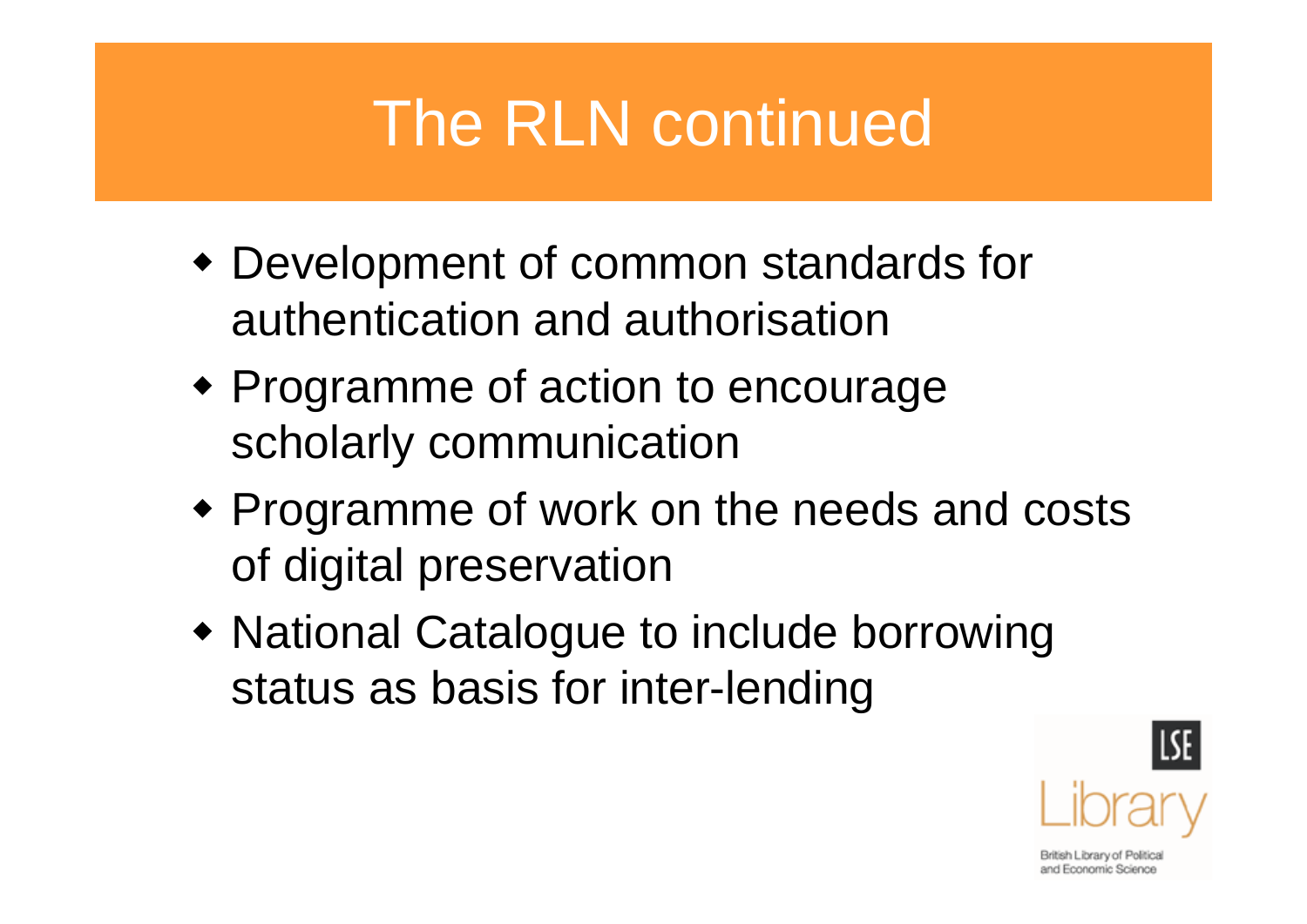## More on the RLN

- More sophisticated online cataloguing and search tools specifically for researchers
- Subject specific tools and portals
- Collaborative collection development for print collections based on National **Catalogue**
- Digital preservation and "last resort" archiving